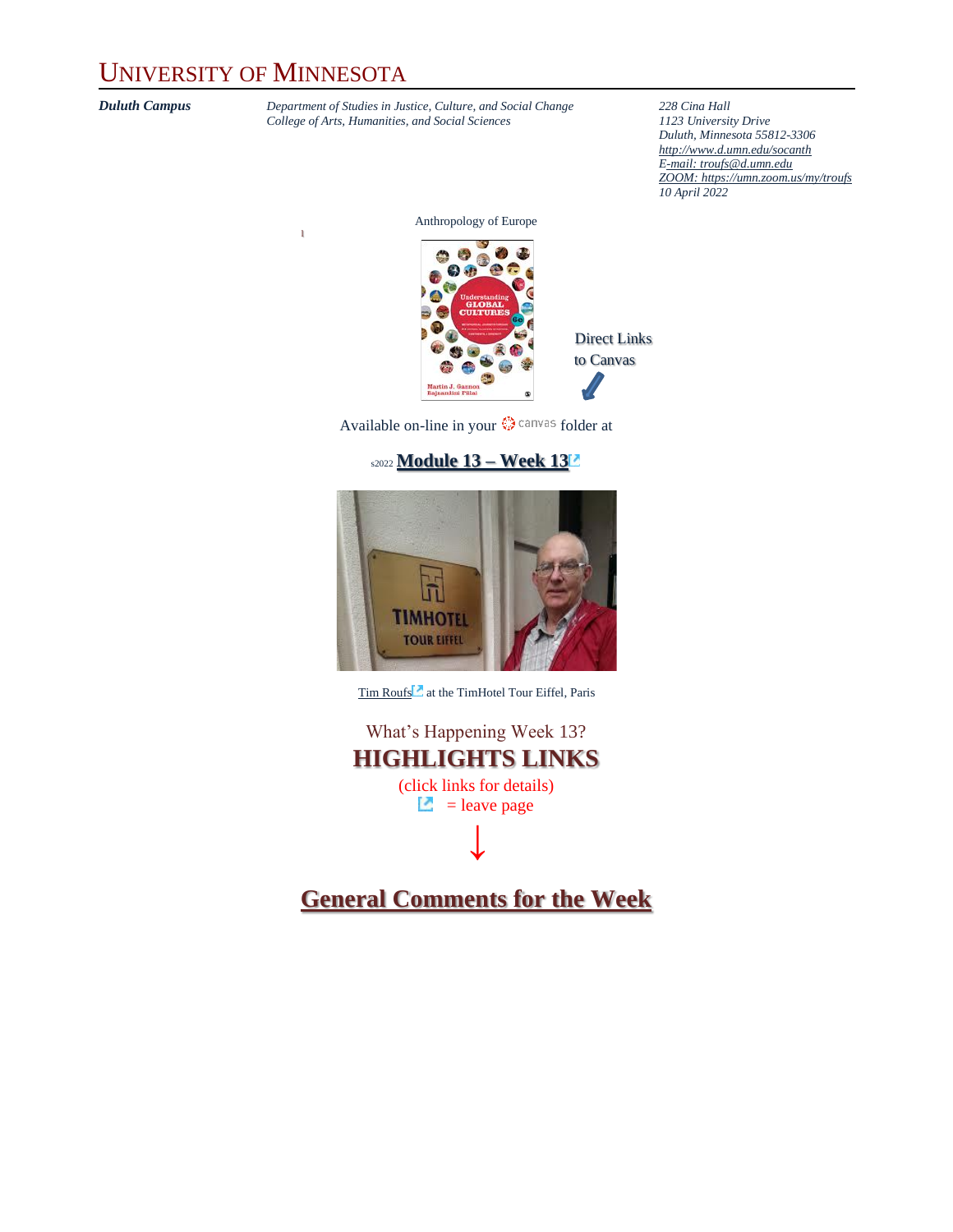## **This week, we're off to the sunny Caribbean.**

**Much of the Caribbean was dominated by European interests from the 1492 arrival of Columbus on an island in what is now The Bahamas that the native Lucayan people called Guanahani. Columbus renamed the island San Salvador.** 

**That event began the great "Columbian Exchange," which changed Europe and most of the rest of the world—as the distinguished historian Felipe Fernandez-Armesto suggests by the title of one of his exceptional books,** *[1492: The Year the](https://www.amazon.com/1492-World-Began-Felipe-Fernandez-Armesto/dp/0061132284/ref=sr_1_1?keywords=1492+the+year+the+world+began&qid=1637113085&qsid=142-8541929-7170761&sr=8-1&sres=0061132284%2C1400032059%2C0307278247%2C0399562419%2CB009RKDLRS&srpt=ABIS_BOOK)  [World Began](https://www.amazon.com/1492-World-Began-Felipe-Fernandez-Armesto/dp/0061132284/ref=sr_1_1?keywords=1492+the+year+the+world+began&qid=1637113085&qsid=142-8541929-7170761&sr=8-1&sres=0061132284%2C1400032059%2C0307278247%2C0399562419%2CB009RKDLRS&srpt=ABIS_BOOK)***.**

**Three-hundred+ years later, Haiti was the first Caribbean country to become independent of Europe (France) in 1803. British House of Lords gave The Bahamas its independence in 1973, followed by Antigua, Barbuda, and Belize in 1981, and St. Kitts-Nevis in 1983.** 

**From 1492 until the end of the 20th century four colonial powers dominated colonization in the Caribbean: Spain (from 1492), England (from 1607), The Dutch (from 1628), and France (from 1635). These four European countries still exert considerable cultural influence in the Caribbean. All earned their wealth by pillaging gold and other valuables, and from the sugar trade, involving rum and slave trading.**

**Sweden (from 1638) and Denmark (from 1672) also held Caribbean territories at various times, while Portugal mostly colonized parts of Brazil and global regions east of its homeland.** 

**[IN THE NEWS . . .](#page-6-0)**

Media Bias Chart<sup>1</sup>

**[The Caribbean](https://www.d.umn.edu/cla/faculty/troufs/anth1095/Caribbean.html#project_sources) – tba**

**[LIVE CHAT: OPEN FORUM / OFFICE HOURS](#page-6-1)**

[Contact Information](http://www.d.umn.edu/cla/faculty/troufs/anth1602/pcoffice.html#title)<sup>2</sup>

Tuesday, 7:00-8:00 CDT, or e-mail [troufs@d.umn.edu](mailto:troufs@d.umn.edu)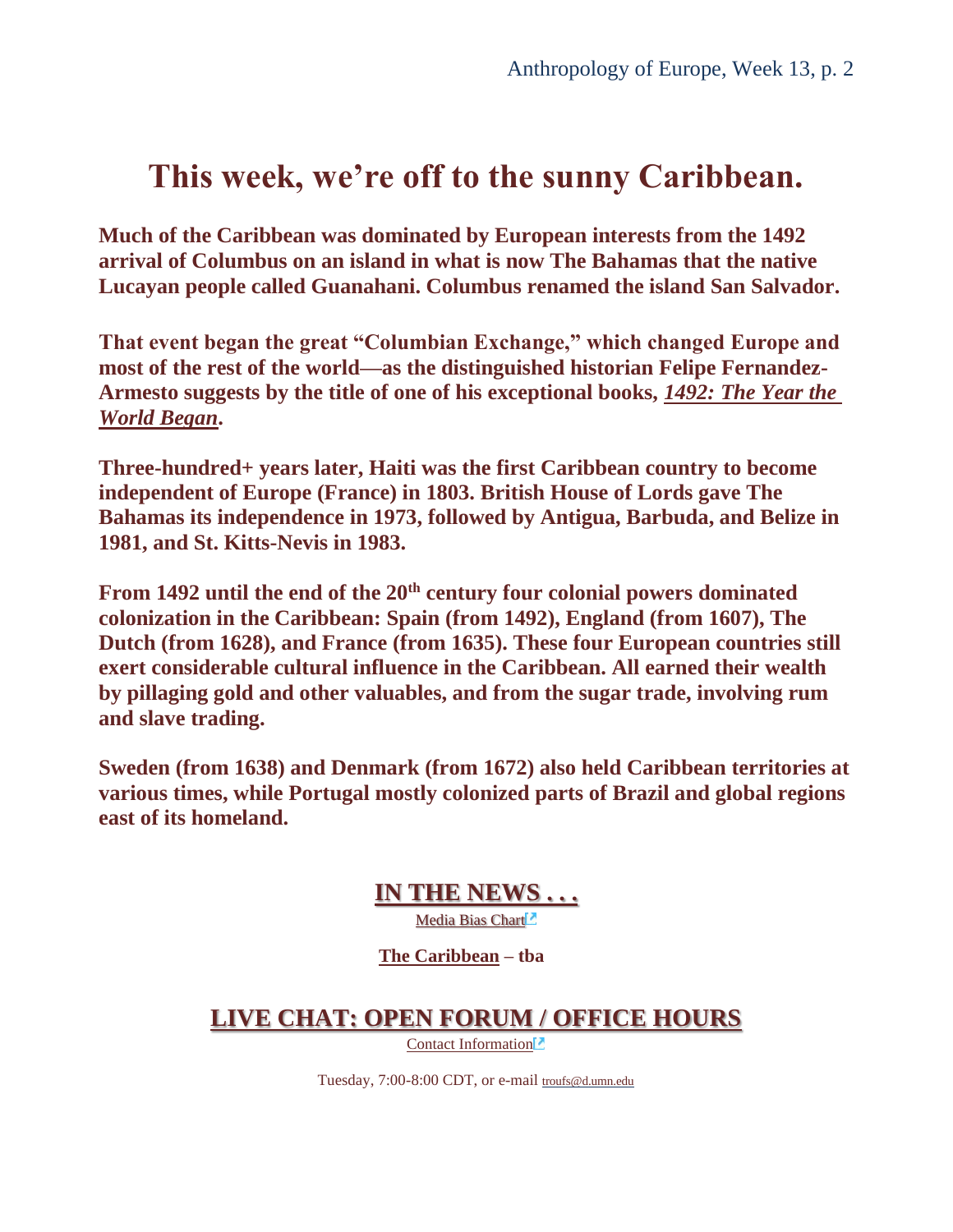### **[THIS WEEK'S VIDEO EXPLORATIONS](#page-7-0)**

**Real People . . . Real Places . . .** [Videos for the Semester](https://www.d.umn.edu/cla/faculty/troufs/anth3635/cevideo_schedule.html#title)

**Watch at least one of the three full-length presentations on the Caribbean . . .**

*Caribbean . . .* **"Episode 1"**

(59:22 min., 2015) [The island of Hispaniola (Haiti and the Dominican Republic), Puerto Rico]

> **[preview](https://www.bbcearth.com/video/?v=633899)**  $(02:54 \text{ min.}, 2015)$

**Full feature Episode 1: [on-line access](https://video-alexanderstreet-com.libpdb.d.umn.edu:2443/watch/caribbean-with-simon-reeve-episode-1)**

(59:22 min., 2015)

[click **↑** here] for full-length feature

## *Caribbean . . .* **"Episode 2"**

(59:22 min., 2015) [Barbados, St. Vincent, Venezuela, Colombia]

**[preview](https://www.bbcearth.com/video/?v=633900)**

 $(02:33 \text{ min.}, 2015)$ 

**Full feature Episode 2: [on-line access](https://video-alexanderstreet-com.libpdb.d.umn.edu:2443/watch/caribbean-with-simon-reeve-episode-2)** (59:37 min., 2015)

> [click **↑** here] for full-length feature

## *Caribbean . . .* **"Episode 3"**

(59:22 min., 2015) [Nicaragua, Honduras (mainland and Roatan Island), Jamaica]

> **[preview](https://www.bbcearth.com/video/?v=633901)**  $(02:49 \text{ min.}, 2015)$

**Full feature Episode 3: [on-line access](https://video-alexanderstreet-com.libpdb.d.umn.edu:2443/watch/caribbean-with-simon-reeve-episode-3)**

 $(59:52 \text{ min.}, 2015)$ 

[click **↑** here] for full-length feature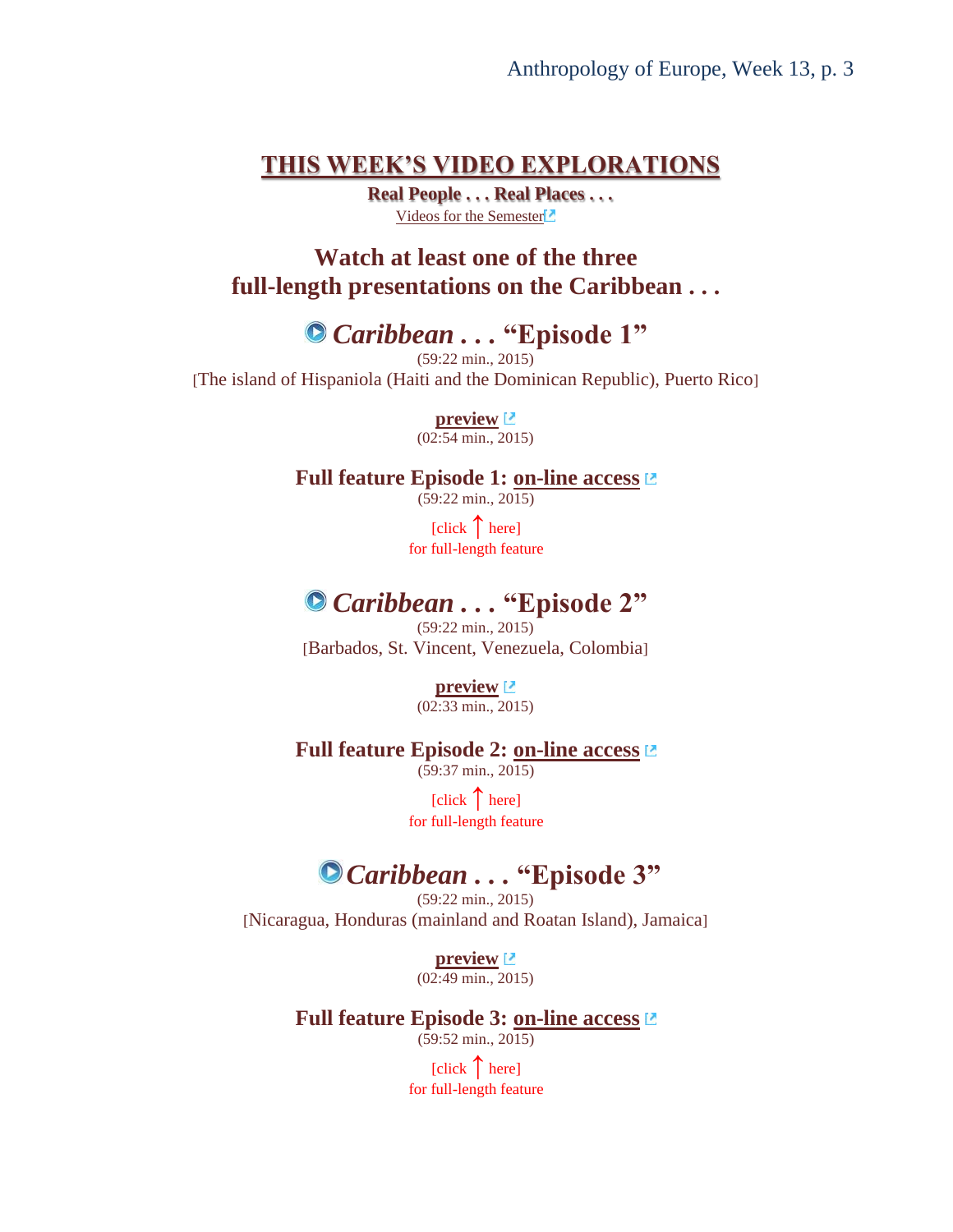### **BBC** *[Caribbean with Simon Reeve](https://www.bbcearth.com/shows/caribbean-with-simon-reeve#_)* **Homepage**

**[Q&A with Simon Reeve](https://www.bbcearth.com/shows/caribbean-with-simon-reeve/modal/q-and-a/)**

**[How well do you know the Caribbean?](https://www.bbcearth.com/shows/caribbean-with-simon-reeve/modal/quiz/) Take the Quiz**





[Class Slides for the Semester](https://www.d.umn.edu/cla/faculty/troufs/anth3635/ceslides.html#title)<sup>2</sup>

**Three Major Perennial Debates**

 $(\text{.pptx})^2$ 

[click **↑** here]



### **[READINGS FOR THE WEEK](#page-9-1)**

[Readings for the Semester](https://www.d.umn.edu/cla/faculty/troufs/anth3635/ceread-s.html#title)<sup>[2]</sup> [Textbook Information](https://www.d.umn.edu/cla/faculty/troufs/anth3635/cetexts.html#title)<sup>[2]</sup>

### **[OTHER ASSIGNMENT INFORMATION](#page-10-0)**

[Main Due Dates](https://www.d.umn.edu/cla/faculty/troufs/anth3635/cedue-dates.html#title)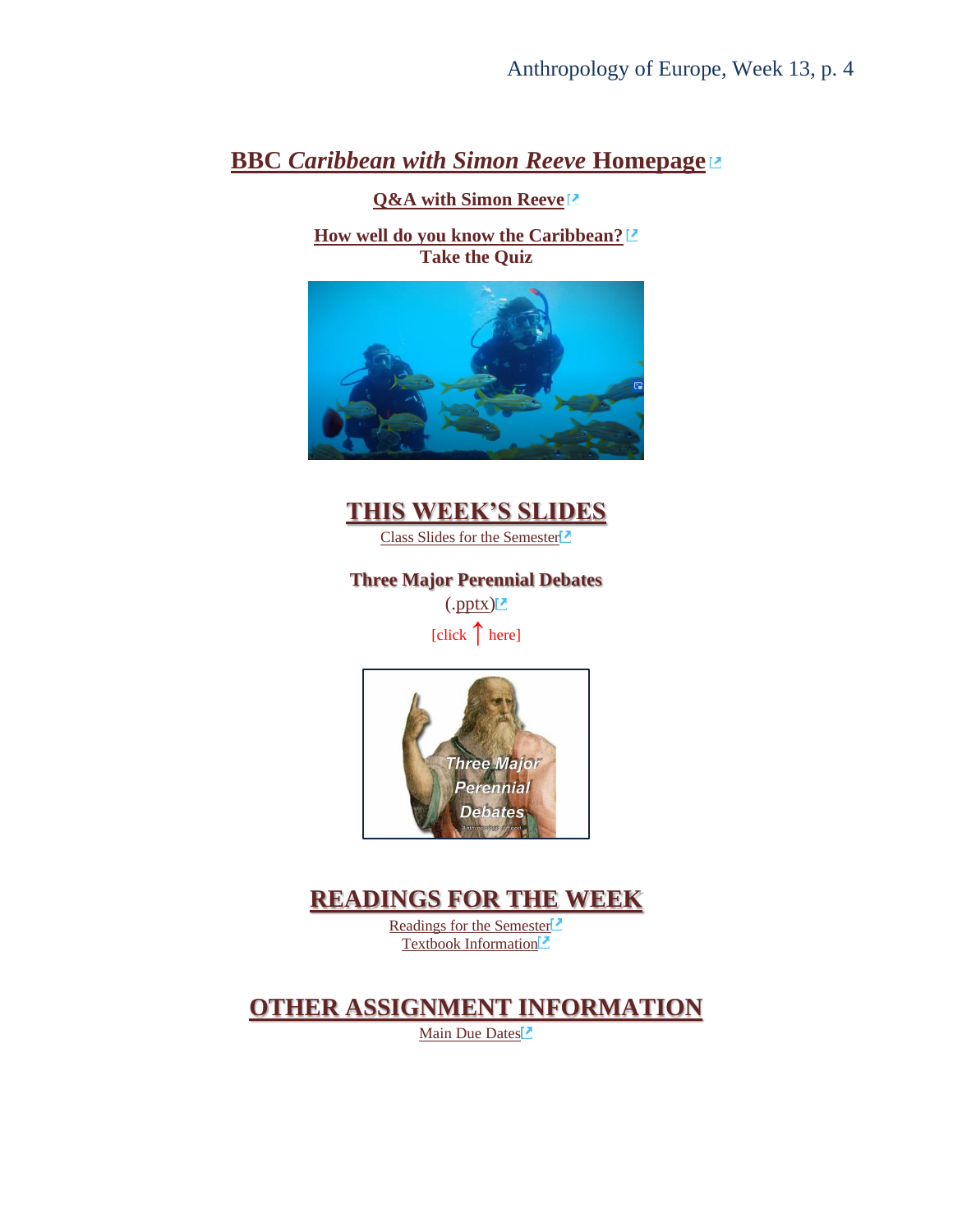Anthropology of Europe, Week 13, p. 5

### **[PROJECT INFORMATION . . .](#page-10-1)**

[Basic Project Information](https://www.d.umn.edu/cla/faculty/troufs/anth3635/ceproject.html#title)<sup>[2]</sup> [Main Due Dates](https://www.d.umn.edu/cla/faculty/troufs/anth3635/cedue-dates.html#title)<sup>[2]</sup>

**[DUE: SUBMIT Presentations, and Review](#page-10-2)**

REM: DUE NEXT WEEK: **[Term Paper . . .](#page-10-1)**

**[Primer on Term Papers](https://canvas.umn.edu/courses/282731/modules/items/6598051)**

### (optional) **FOR FUN TRIVIA . . .**

### **DUE:** (optiona[l\)](#page-12-0) **[EXTRA CREDIT . . .](#page-12-0)**

REM: (optional) **Extra Credit Paper(s) due this week**

**[Case Study](https://www.d.umn.edu/cla/faculty/troufs/anth3635/ceextracredit_cs.html#title)**

**[Lecture/Video/Event Review](https://www.d.umn.edu/cla/faculty/troufs/anth3635/ceextracredit_review.html#title) [Extra Credit "Event": The American Swedish Institute and IKEA](https://canvas.umn.edu/courses/282731/modules/items/6598058)**

**OTHER** (optional) **. . .**

**[Questions? Comments?](#page-12-1)**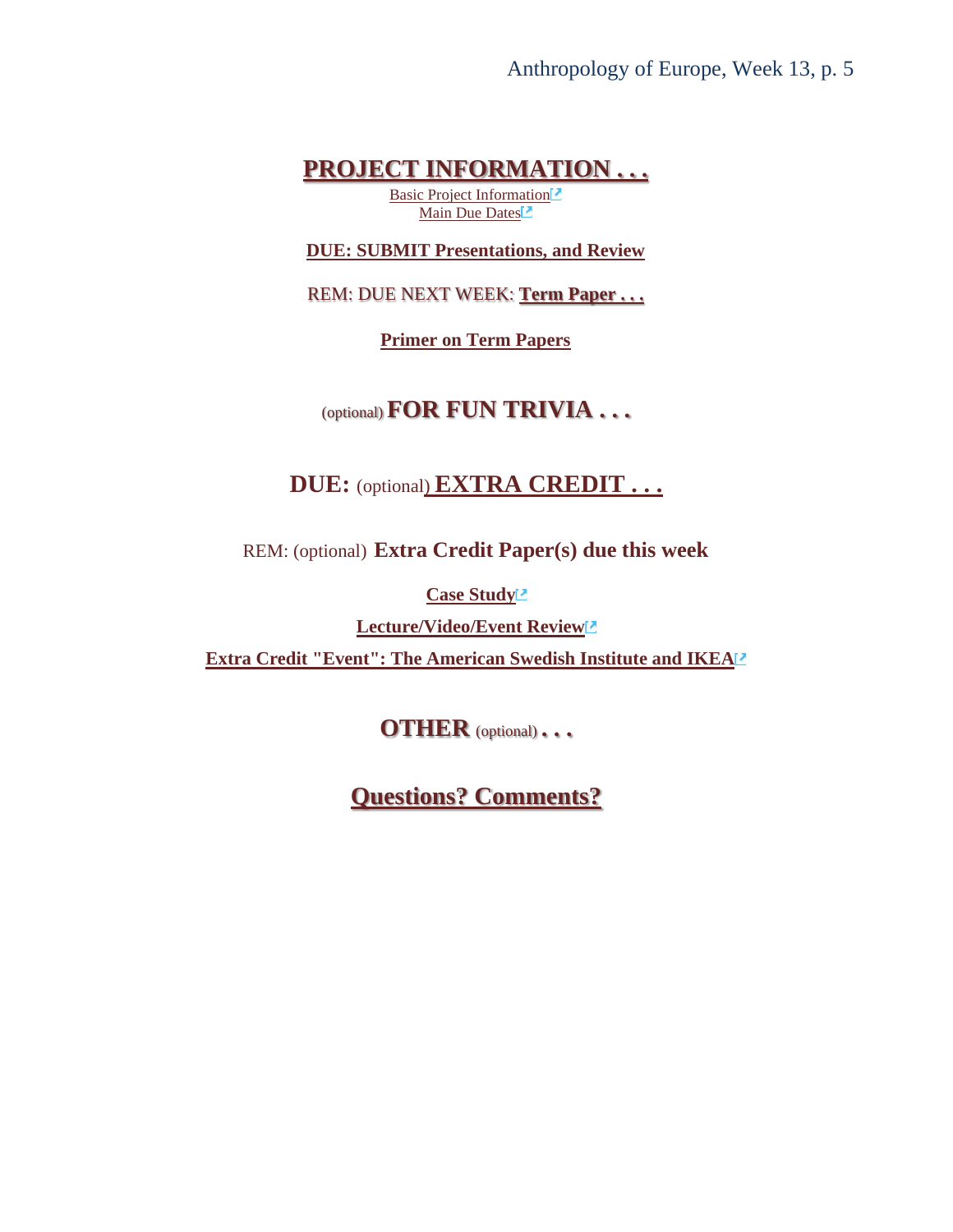## **General Comments for the Week**

## <span id="page-5-0"></span>**This week, we're off to the sunny Caribbean.**

**Much of the Caribbean was dominated by European interests from the 1492 arrival of Columbus on an island in what is now The Bahamas that the native Lucayan people called Guanahani. Columbus renamed the island San Salvador.** 

**That event began the great "Columbian Exchange," which changed Europe and most of the rest of the world—as the distinguished historian Felipe Fernandez-Armesto suggests by the title of one of his exceptional books,** *[1492: The Year the](https://www.amazon.com/1492-World-Began-Felipe-Fernandez-Armesto/dp/0061132284/ref=sr_1_1?keywords=1492+the+year+the+world+began&qid=1637113085&qsid=142-8541929-7170761&sr=8-1&sres=0061132284%2C1400032059%2C0307278247%2C0399562419%2CB009RKDLRS&srpt=ABIS_BOOK)  [World Began](https://www.amazon.com/1492-World-Began-Felipe-Fernandez-Armesto/dp/0061132284/ref=sr_1_1?keywords=1492+the+year+the+world+began&qid=1637113085&qsid=142-8541929-7170761&sr=8-1&sres=0061132284%2C1400032059%2C0307278247%2C0399562419%2CB009RKDLRS&srpt=ABIS_BOOK)***.**

**Three-hundred+ years later, Haiti was the first Caribbean country to become independent of Europe (France) in 1803. British House of Lords gave The Bahamas its independence in 1973, followed by Antigua, Barbuda, and Belize in 1981, and St. Kitts-Nevis in 1983.**

**From 1492 until the end of the 20th century four colonial powers dominated colonization in the Caribbean: Spain (from 1492), England (from 1607), The Dutch (from 1628), and France (from 1635). These four European countries still exert considerable cultural influence in the Caribbean. All earned their wealth by pillaging gold and other valuables, and from the sugar trade, involving rum and slave trading.**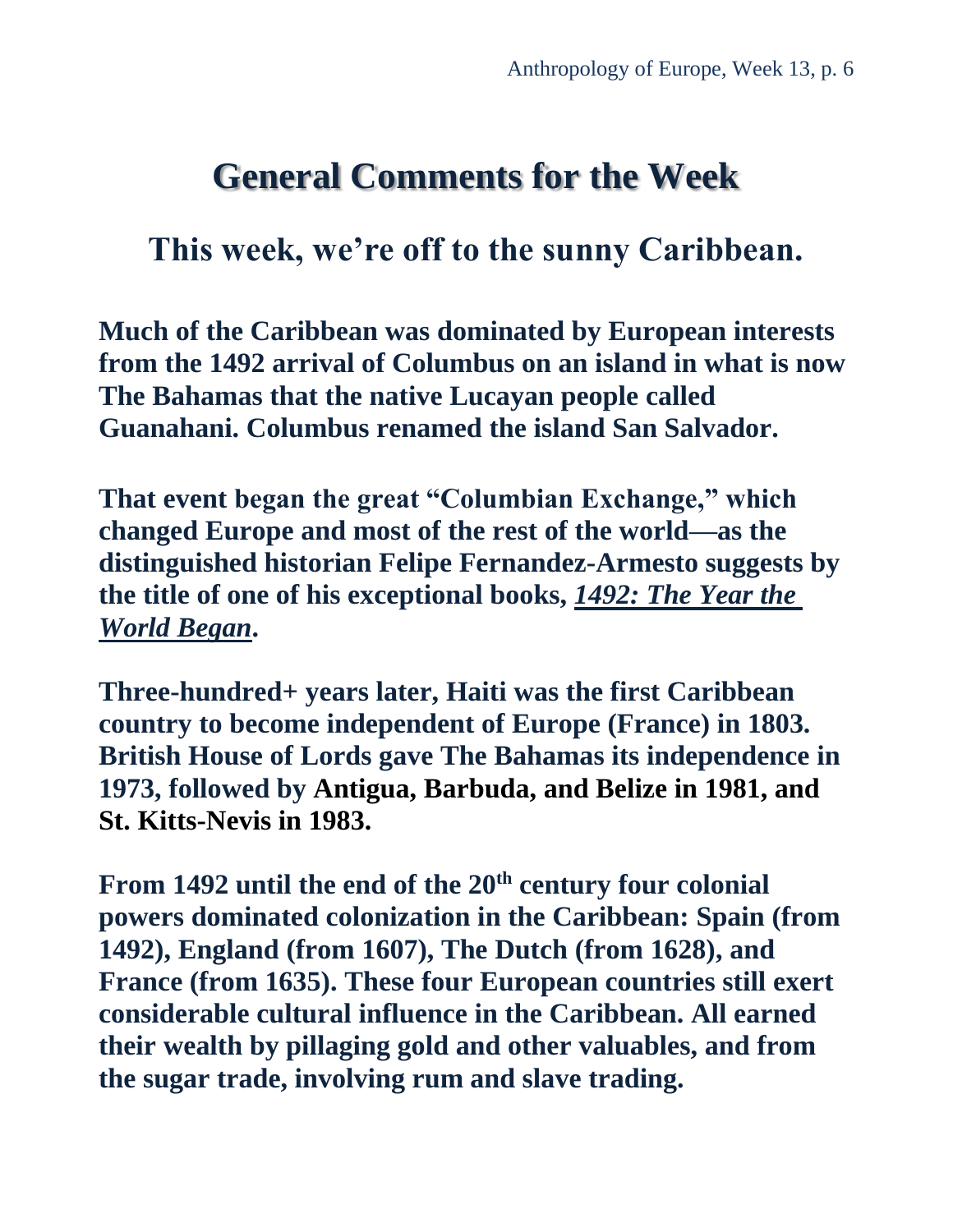<span id="page-6-0"></span>**Sweden (from 1638) and Denmark (from 1672) also held Caribbean territories at various times, while Portugal mostly colonized parts of Brazil and global regions east of its homeland.**



**Sign Up in Google Docs** s2022 [<https://docs.google.com/document/d/1hdmxw2c-fPhNRU5Hc0AM-7y5-PLtOlmVeYy\\_RJtjbqo/edit?usp=sharing>](https://docs.google.com/document/d/1hdmxw2c-fPhNRU5Hc0AM-7y5-PLtOlmVeYy_RJtjbqo/edit?usp=sharing)

**[The Caribbean](https://www.d.umn.edu/cla/faculty/troufs/anth1095/Caribbean.html#project_sources) – tba**

# <span id="page-6-1"></span>**LIVE CHAT: OFFICE HOURS**

[Contact Information](http://www.d.umn.edu/cla/faculty/troufs/anth1602/pcoffice.html#title)<sup>[2]</sup>

Tuesday, 7:00-8:00 p.m. (CDT) **["ZOOM"](https://umn.zoom.us/my/troufs)** 

[click **↑** here] or e-mail anytime: <mailto:troufs@d.umn.edu>

[click **↑** here]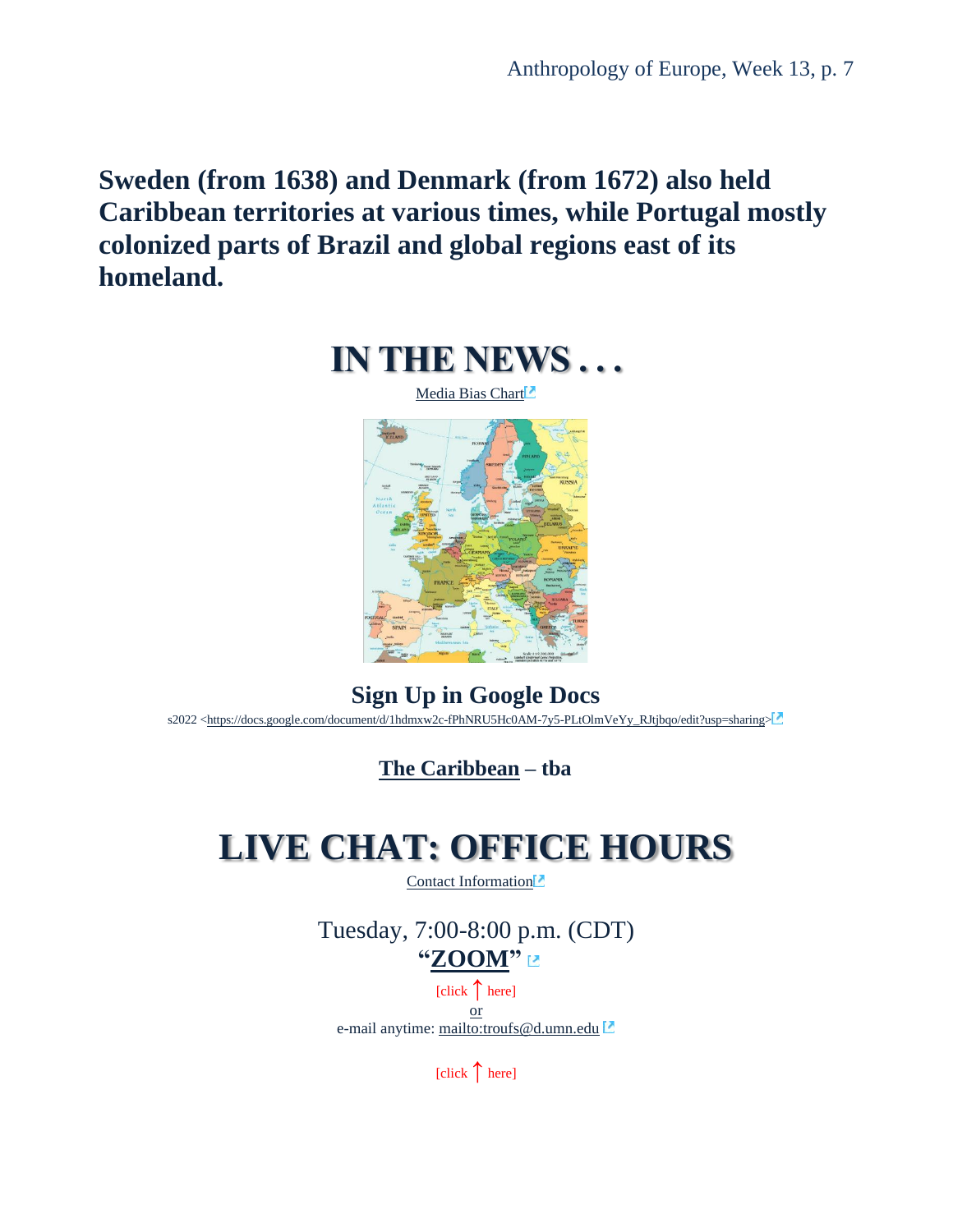

Live Chat is optional.

# <span id="page-7-0"></span>**VIDEO EXPLORATIONS**

**Real People . . . Real Places . . .** [Videos for the Semester](https://www.d.umn.edu/cla/faculty/troufs/anth3635/cevideo_schedule.html#title)

### **Watch at least one of the three full-length presentations on the Caribbean . . .**

## *Caribbean . . .* **"Episode 1"**

(59:22 min., 2015) [The island of Hispaniola (Haiti and the Dominican Republic), Puerto Rico]

> **[preview](https://www.bbcearth.com/video/?v=633899)** (02:54 min., 2015)

#### **Full feature Episode 1: [on-line access](https://video-alexanderstreet-com.libpdb.d.umn.edu:2443/watch/caribbean-with-simon-reeve-episode-1)**  $(59:22 \text{ min.}, 2015)$

[click **↑**here] for full-length feature

## *Caribbean . . .* **"Episode 2"**

(59:22 min., 2015) [Barbados, St. Vincent, Venezuela, Colombia]

> **[preview](https://www.bbcearth.com/video/?v=633900)** (02:33 min., 2015)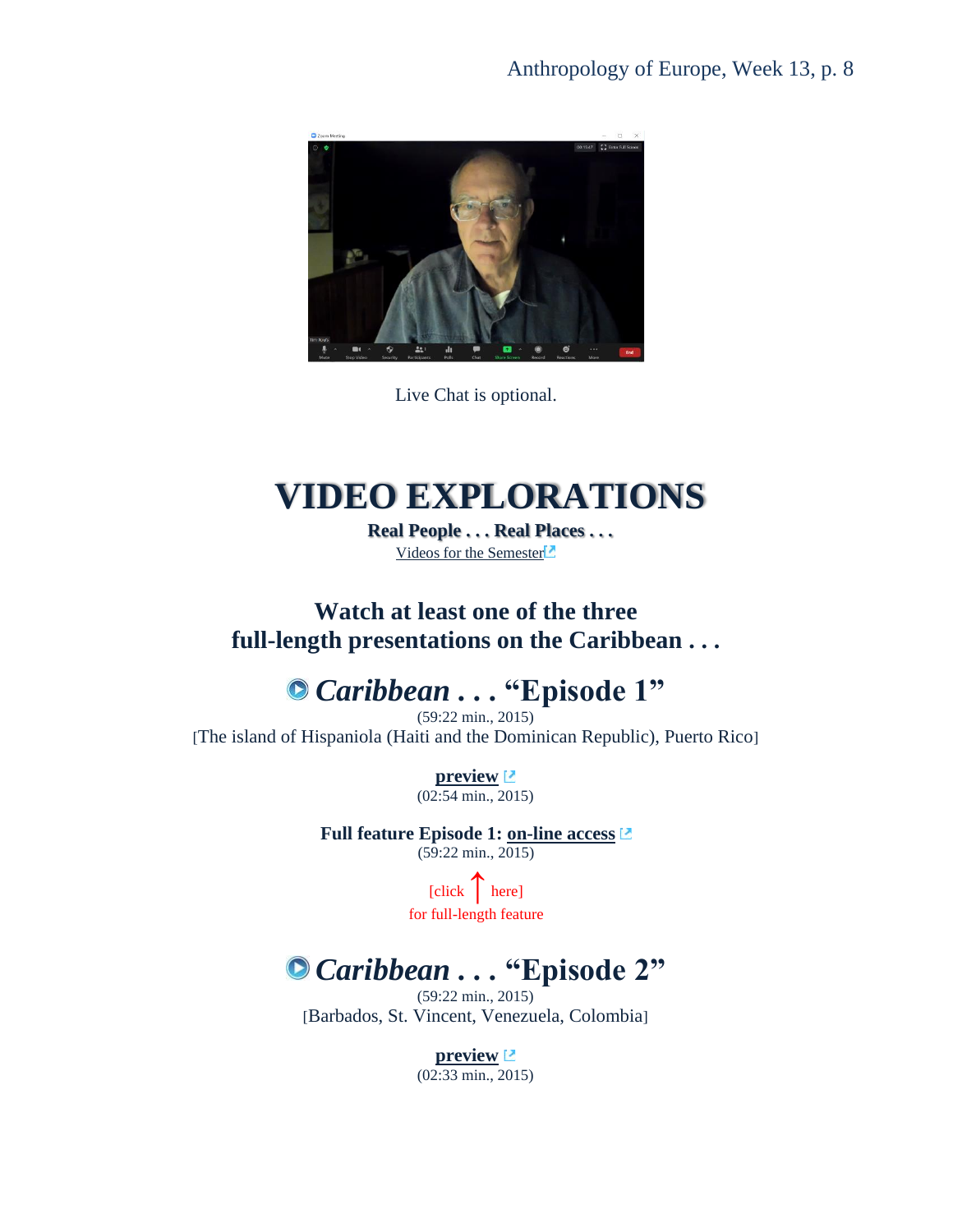Anthropology of Europe, Week 13, p. 9

**Full feature Episode 2: [on-line access](https://video-alexanderstreet-com.libpdb.d.umn.edu:2443/watch/caribbean-with-simon-reeve-episode-2)**

 $(59:37 \text{ min.}, 2015)$ 

[click **↑**here] for full-length feature

# *Caribbean . . .* **"Episode 3"**

(59:22 min., 2015) [Nicaragua, Honduras (mainland and Roatan Island), Jamaica]

> **[preview](https://www.bbcearth.com/video/?v=633901)** (02:49 min., 2015)

**Full feature Episode 3: [on-line access](https://video-alexanderstreet-com.libpdb.d.umn.edu:2443/watch/caribbean-with-simon-reeve-episode-3)** (59:52 min., 2015)

> [click **↑**here] for full-length feature

### **BBC** *[Caribbean with Simon Reeve](https://www.bbcearth.com/shows/caribbean-with-simon-reeve#_)* **Homepage**

**[Q&A with Simon Reeve](https://www.bbcearth.com/shows/caribbean-with-simon-reeve/modal/q-and-a/)**

**[How well do you know the Caribbean?](https://www.bbcearth.com/shows/caribbean-with-simon-reeve/modal/quiz/) (Take the Quiz)**

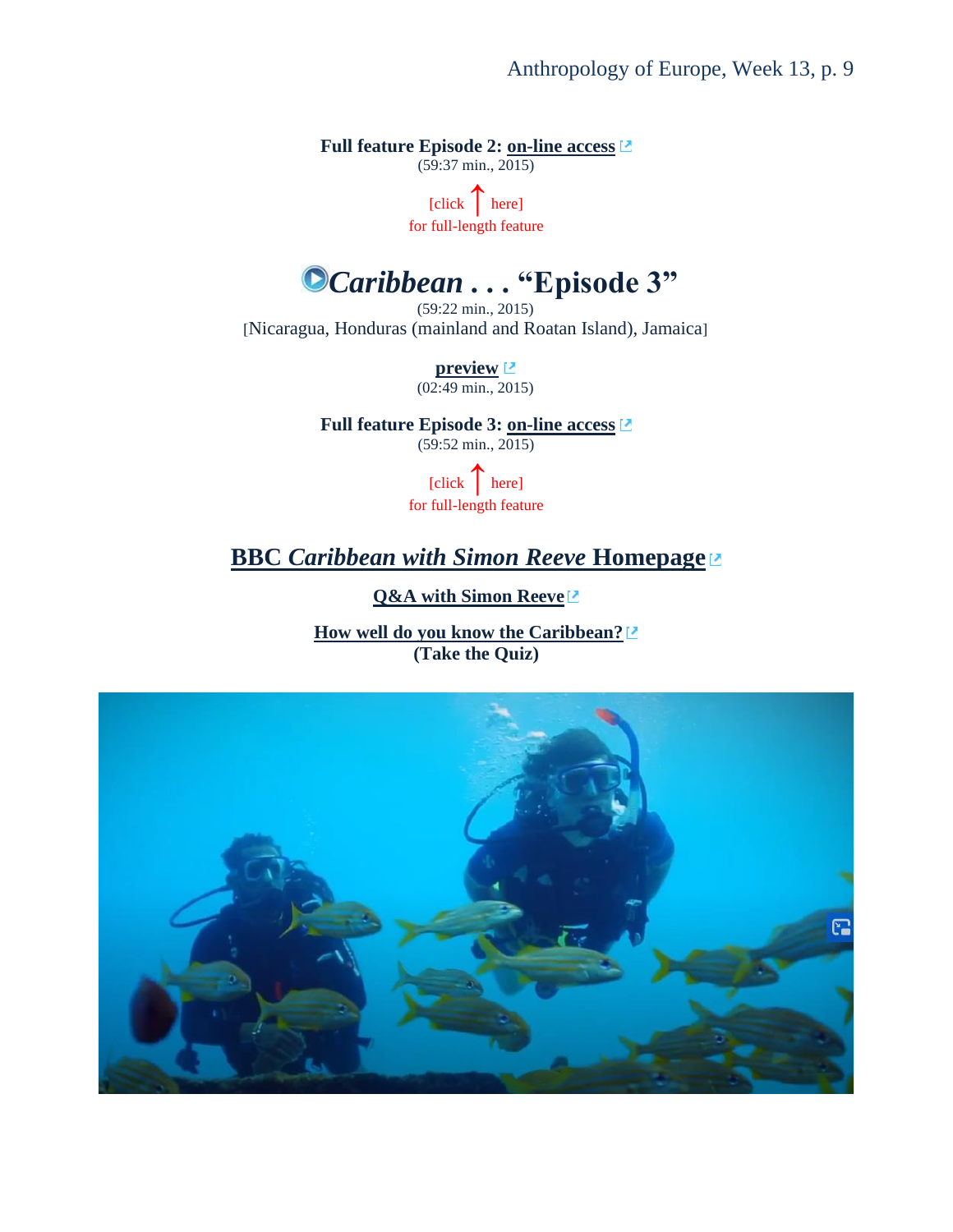The Caribbean . . . Episode 2

# <span id="page-9-0"></span>**THIS WEEK'S SLIDES**

[Class Slides for the Semester](https://www.d.umn.edu/cla/faculty/troufs/anth3635/ceslides.html#title)<sup>2</sup>

**Three Major Perennial Debates**  $(\text{.pptx})^2$ [click **↑** here]



# <span id="page-9-1"></span>**READINGS FOR THE WEEK**

[Readings for the Semester](https://www.d.umn.edu/cla/faculty/troufs/anth3635/ceread-s.html#title)<sup>[2]</sup> [Textbook Information](https://www.d.umn.edu/cla/faculty/troufs/anth3635/cetexts.html#title)<sup>[2]</sup>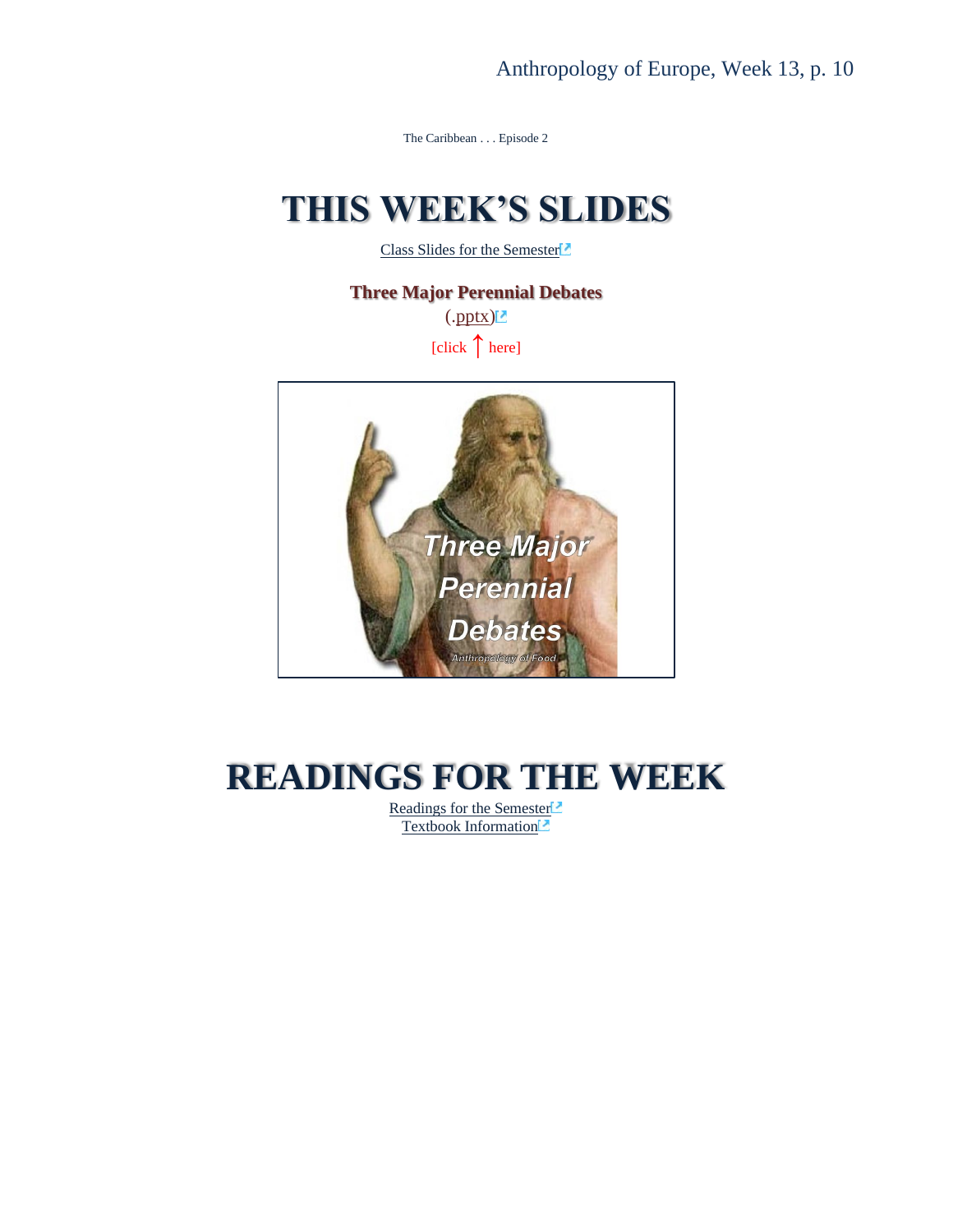Anthropology of Europe, Week 13, p. 11



PART XIV. OVERLAPPING CULTURAL METAPHORS FOR GEOGRAPHICALLY RELATED NATIONS

**Chapter 38. Cultural Metaphors for the Caribbean** 

# <span id="page-10-0"></span>**OTHER ASSIGNMENT INFORMATION**

[Main Due Dates](https://www.d.umn.edu/cla/faculty/troufs/anth3635/cedue-dates.html#title)<sup>1</sup>

# <span id="page-10-2"></span><span id="page-10-1"></span>**DUE: PROJECT PRESENTATION . . .**

[Basic Project Information](https://www.d.umn.edu/cla/faculty/troufs/anth3635/ceproject.html#title)<sup>[2]</sup> [Main Due Dates](https://www.d.umn.edu/cla/faculty/troufs/anth3635/cedue-dates.html#title)<sup>1</sup>

DUE THIS WEEK: your **[Class Presentation](https://www.d.umn.edu/cla/faculty/troufs/anth3635/cepresentations.html#title)**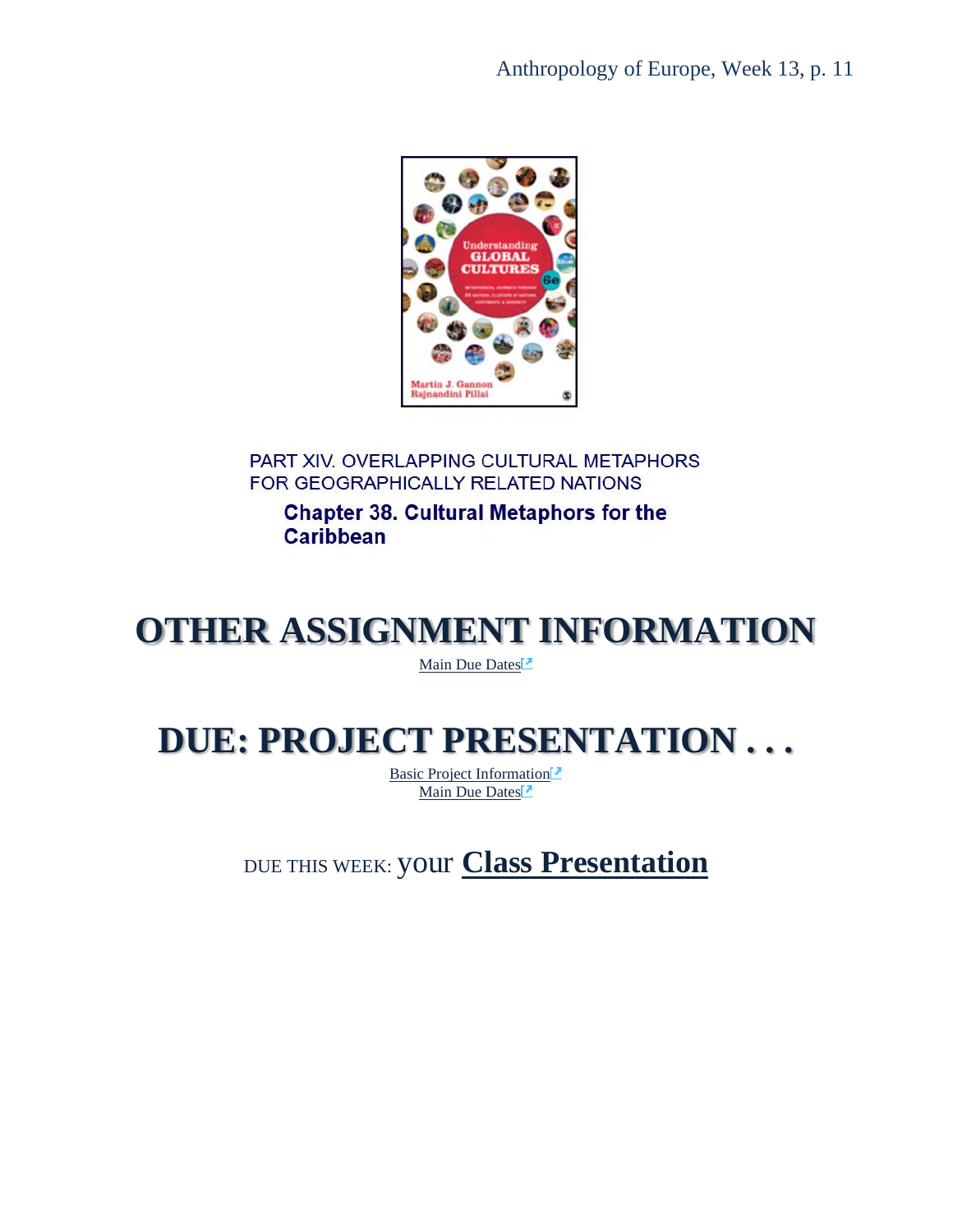

Demosthenes Practising Oratory (1870) Jean-Jules-Antoine Lecomte du Nouf, (1842-1923) Wikipedia

## REM DUE NEXT WEEK: your **[Term Paper](https://www.d.umn.edu/cla/faculty/troufs/anth3635/ceterm_paper.html#title)**



Charles Dickens (1842)<br><u>Francis Alexander</u> (1800-1880) Wikipedia

**A major part of this course is your research project—not just for the points, but because researching a topic you are interested in and presenting your findings to others, and then writing the results up as a**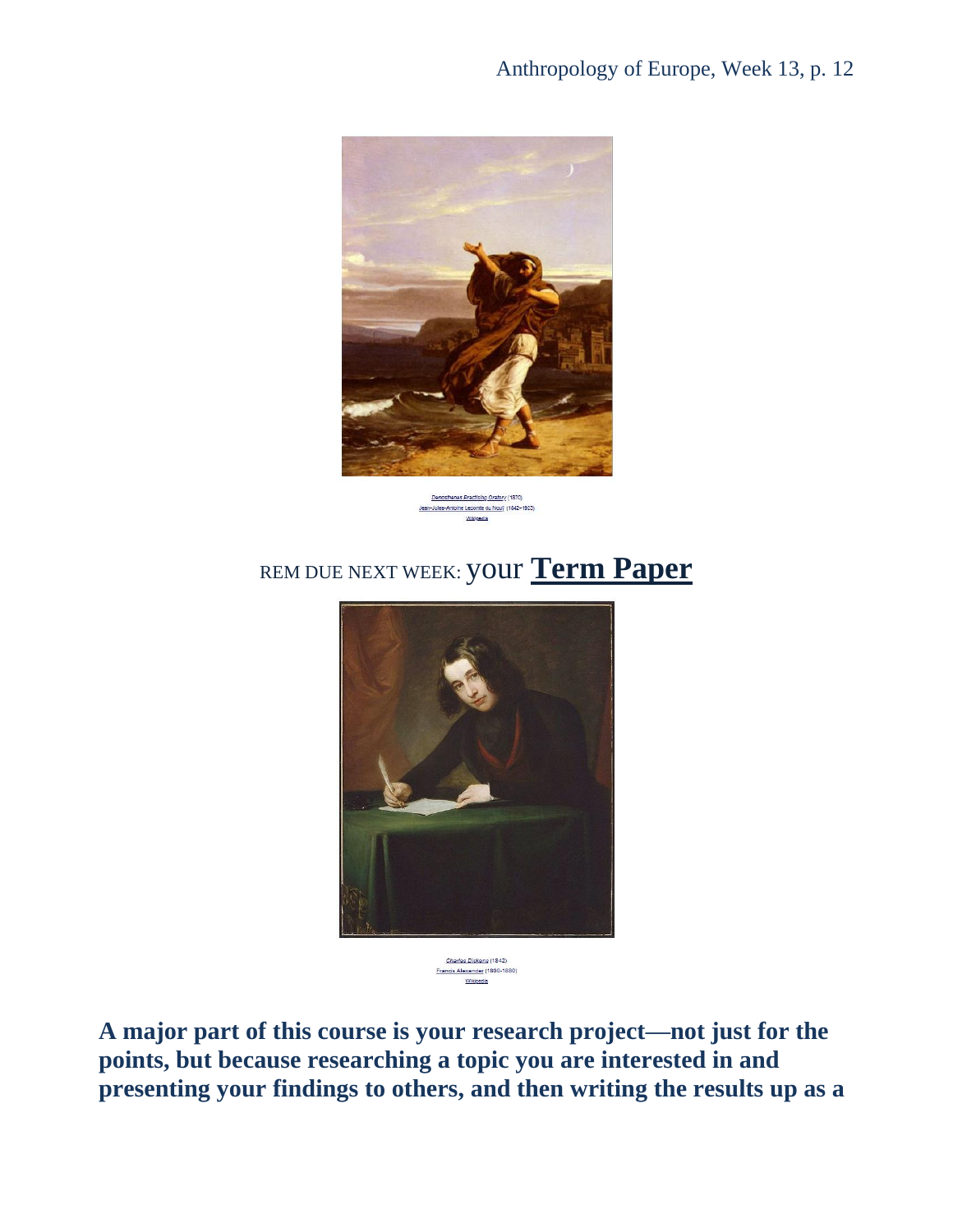**formal paper, is one of the best ways to learn things.** (Lectures, as it turns out, research suggests, are one of the worst ways—keeping in mind that one must separate "learning" from the "*perception* of learning.") So this week be sure to spend some time working on your **Paper and Presentation.** (Remember that your Presentation is a "work in progress" report on your paper**.)** 

## **If I can be of help with your project, please let me know. Check in on Tuesday's Live Chat, if you like.**

## (optional)**FOR FUN TRIVIA . . .**

## <span id="page-12-0"></span>**DUE:** (optional)**EXTRA CREDIT . . .**

### REM: (optional) **Extra Credit Paper(s) due this week.**

### There are **two Extra Credit options: (A) a [case study](https://www.d.umn.edu/cla/faculty/troufs/anth3635/ceextracredit_cs.html#title)**  $\mathbb{E}$ , and/or **(B) a [review of a lecture or event, or an approved film](https://www.d.umn.edu/cla/faculty/troufs/anth3635/ceextracredit_review.html#title)**  $\mathbb{Z}$  **(***other* **than one of the**

films we see in class). For the review option you may also *compare* two or more films. (Remember from Week 1, one of the main features of anthropology is that it is *comparative*?)

**[Extra Credit "Event": The American Swedish Institute and IKEA](https://canvas.umn.edu/courses/282731/modules/items/6598058)**

### **Details on the extra credit** are on-line at

[<http://www.d.umn.edu/cla/faculty/troufs/anth3635/extra\\_credit/ceextracredit.html#title>](http://www.d.umn.edu/cla/faculty/troufs/anth3635/extra_credit/ceextracredit.html#title)

**OTHER** (optional) **. . .**

# <span id="page-12-1"></span>**Questions / Comments**